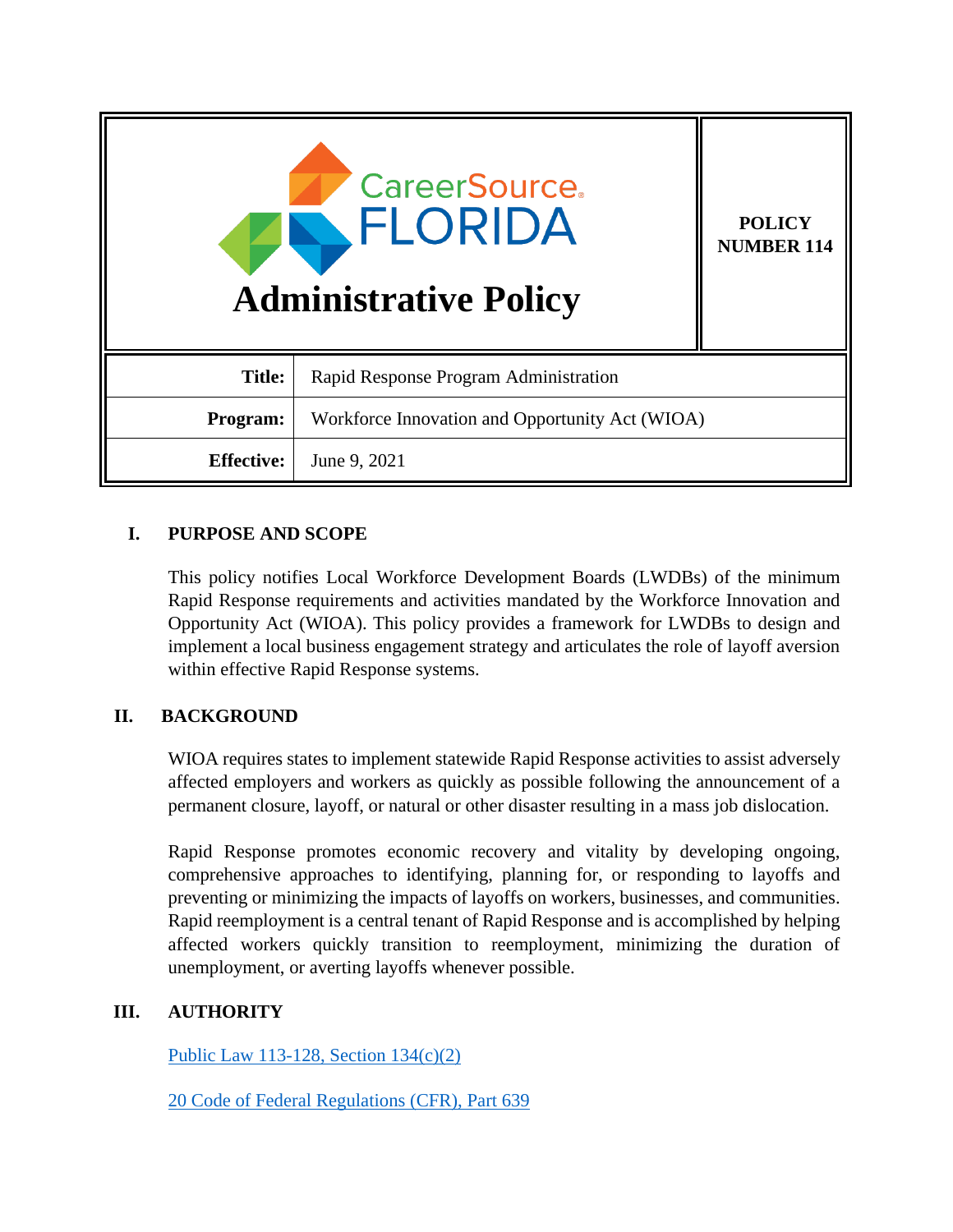[20 Code of Federal Regulations \(CFR\), Part 682](https://ecfr.io/Title-20/pt20.4.682#sp20.4.682.c) 

[Training and Employment Guidance Letter \(TEGL\) 19-16](https://wdr.doleta.gov/directives/corr_doc.cfm?docn=3851)

## **IV. POLICIES AND PROCEDURES**

Rapid Response provides customer-focused services to both dislocated workers and employers, ensuring immediate access to services for affected workers to expedite reentry into the workforce. WIOA legislation requires Rapid Response and early intervention assistance be provided to workers to avert or minimize the economic disruption of a mass job dislocation event.

## **A. State Rapid Response Program Office**

The Department of Economic Opportunity (DEO) provides direction to the LWDBs to ensure consistency in the statewide operations and delivery of Rapid Response services. DEO's State [Rapid Response Program Office](https://floridajobs.org/office-directory/division-of-workforce-services/workforce-programs/reemployment-and-emergency-assistance-coordination-team-react) is responsible for carrying out statewide Rapid Response activities and overseeing Rapid Response activities carried out by the LWDBs. State-level Rapid Response activities are managed by the State Rapid Response Coordinator.

## **B. Rapid Response Events**

The classification of a Rapid Response event is without regard to industry, size of the employer, number of workers potentially affected, or the time between notification and layoff date.

There are four (4) types of Rapid Response events:

- a) [Worker Adjustment and Retraining Notification](http://floridajobs.org/office-directory/division-of-workforce-services/workforce-programs/worker-adjustment-and-retraining-notification-(warn)-act) (WARN) event: Any employer that provides written notice of a mass layoff or closure with intent to meet the federal WARN requirements;
- b) Non-WARN event: Any employer experiencing a mass layoff or closure, even if it is not subject to the federal WARN requirements;
- c) [Trade Adjustment Assistance](https://floridajobs.org/office-directory/division-of-workforce-services/workforce-programs/trade-program) (TAA) event: Any employer for which a TAA petition has been filed with the U.S. Department of Labor (USDOL); and
- d) Natural disasters: Any employer experiencing a mass layoff or closure due to natural or force majeure disasters.

Rapid Response activities assist communities that experience employer closures, mass layoffs, disaster-related mass job dislocations, or TAA petition filings that precipitate substantial increases in the number of unemployed individuals. Rapid Response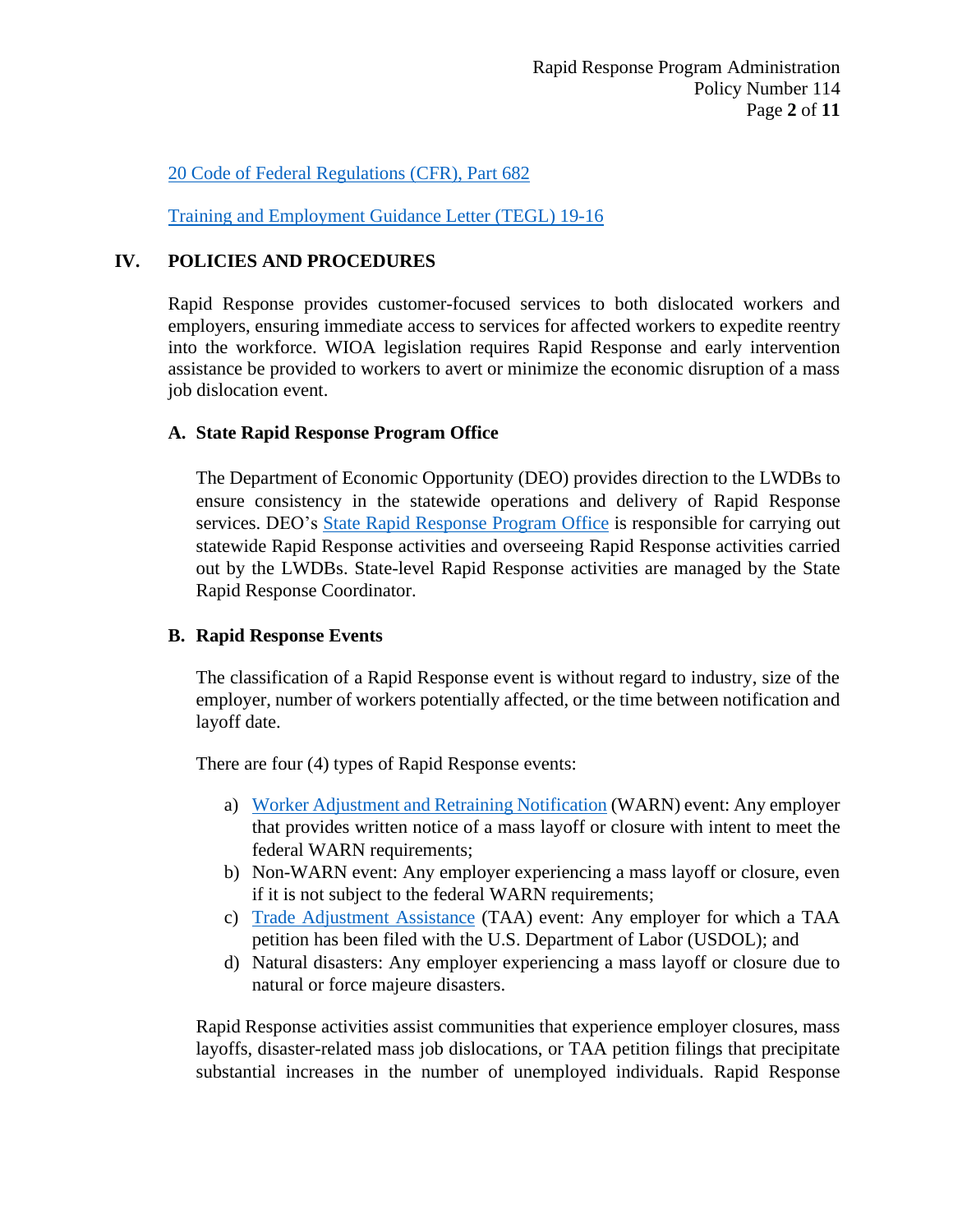services and activities shall be provided to all employers who experience a mass layoff or closure, regardless of how the LWDB was notified, or became aware of, the event.

DEO provides LWDBs notification of filed TAA petitions and WARN notices via email to the LWDB's Rapid Response Coordinator and other designated recipients as assigned by the LWDB. LWDBs may add individuals to the Rapid Response event distribution list by submitting an e-mail with the requested recipient's name and e-mail to [WARN@deo.myflorida.com.](mailto:WARN@deo.myflorida.com)

### **1. Worker Adjustment and Retraining Notification Administration**

The [WARN](http://floridajobs.org/office-directory/division-of-workforce-services/workforce-programs/worker-adjustment-and-retraining-notification-(warn)-act) Act of 1988 requires employers, in certain circumstances, to provide advance notification of layoffs and plant closings in order to provide workers with enough time to seek other employment or retraining opportunities. Employers covered under the WARN Act submit WARN notices to the State Rapid Response Coordinator sixty (60) days in advance of plant closings and/or mass layoffs.

LWDB may assist employers who meet the criteria set forth in the WARN Act of 1988 and required in [20 CFR Part 639,](https://www.ecfr.gov/cgi-bin/text-idx?node=pt20.3.639&rgn=div5) with filing WARN Notices by providing the procedures and instructions available in the Employer's [Guide to Advance Notice](https://www.dol.gov/sites/dolgov/files/ETA/layoff/pdfs/_EmployerWARN2003.pdf)  [of Closings and Layoffs.](https://www.dol.gov/sites/dolgov/files/ETA/layoff/pdfs/_EmployerWARN2003.pdf) WARN filing assistance must be documented in the employer's Employ Florida service plan with employer service code E47 WARN Notice Assistance.

Upon receipt of a WARN notice, DEO shall provide notification via e-mail to the LWDBs where the layoffs are to occur. DEO shall provide a copy of the WARN notice and any known separation details in a notification e-mail to the LWDB within two (2) business days of receipt. If a WARN notice is incomplete, DEO will provide the known details to the LWDBs in the form of an advanced, partial layoff notification.

A summary of all WARN information is available from the DEO public website at [www.floridajobs.org.](http://www.floridajobs.org/) The State Rapid Response Program Office is responsible for updating the list and keeping it current within three (3) business days of receiving a WARN notice. The online WARN Summary Report includes:

- a) Company name and address;
- b) Total number of affected workers;
- c) The affected employer's industry;
- d) WARN notification date;
- e) Layoff dates; and
- f) A copy of the WARN notice.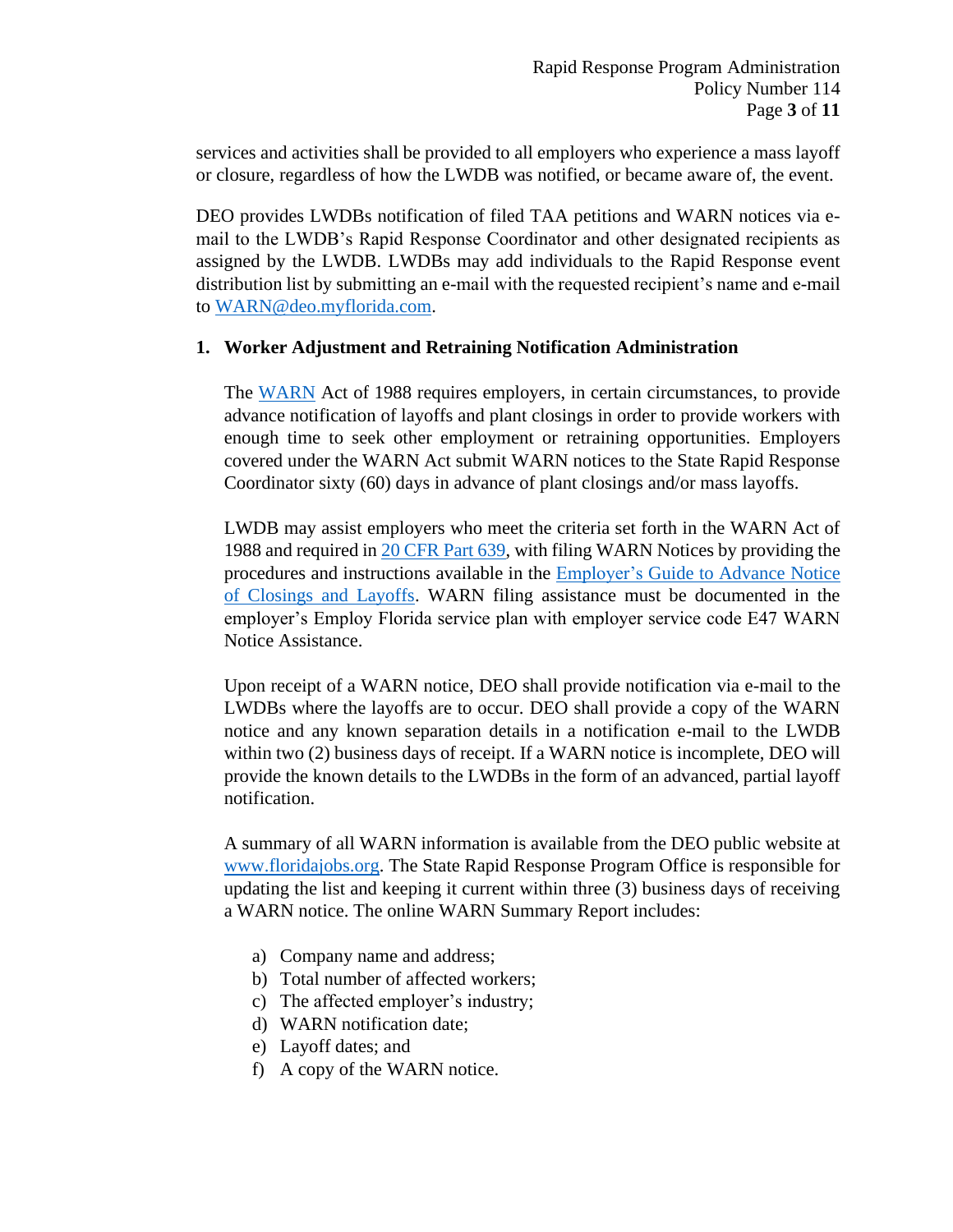DEO is responsible for inputting WARN information in the state's online labor exchange and case management system, Employ Florida, within two (2) business days of receipt. LWDBs may enter non-WARN Rapid Response events by following the instructions provided in the [Virtual OneStop](https://www.employflorida.com/gsipub/index.asp?docid=825)® VOS Sapphire [Administration System User Guide.](https://www.employflorida.com/gsipub/index.asp?docid=825) The use of the WARN1234 numbering sequence for Rapid Response events is reserved for DEO use only.

## **2. Non-WARN Events**

To serve businesses that are not covered by the WARN Act or a TAA petition, LWDBs must actively work with local business services teams to identify potential Rapid Response events in the local area. Local business services teams and Local Rapid Response Coordinators shall utilize local economic development resources, local Small Business Development Center network offices, and other resources and technology to identify potential Rapid Response events.

# **3. Trade Adjustment Assistance Petition Filings**

The Trade Act of 1974 established the [Trade Adjustment Assistance for Workers](https://floridajobs.org/office-directory/division-of-workforce-services/workforce-programs/trade-program)  [Program,](https://floridajobs.org/office-directory/division-of-workforce-services/workforce-programs/trade-program) referred to herein as the TAA Program, to assist workers who have been laid off or whose jobs have been threatened because of foreign trade or competition (trade-affected workers). To establish eligibility, a group of two workers (or their representative) must file a petition with USDOL. Upon receipt of the petition, USDOL investigates to verify the role of foreign trade or competition in the workers' job losses, reduction in hours, or reduction in wages.

In accordance with WIOA, the filing of a TAA petition requires LWDBs to deliver Rapid Response services to the affected workers. TAA petitions filed with USDOL are provided to the State Rapid Response Coordinator by the [USDOL Office of](https://www.dol.gov/agencies/eta/tradeact)  [Trade Adjustment Assistance](https://www.dol.gov/agencies/eta/tradeact) (OTAA). The State Rapid Response Program Office shall provide a copy of the TAA Petition and any known separation details in a notification e-mail to the LWDB responsible for the service area of the employer within two (2) business days of receipt.

## **4. Natural and Other Disasters**

Local Rapid Response Coordinators shall respond to natural disasters and coordinate with the State Rapid Response Coordinator and other local government divisions and organizations to provide Rapid Response services to natural disasteraffected workers. Workers separated due to natural or force majeure disasters must be screened for the eligibility requirements included in the WIOA Dislocated Workers program, per  $\underline{WIOA} \$  3 (15)(C) stating "unemployed as a result of general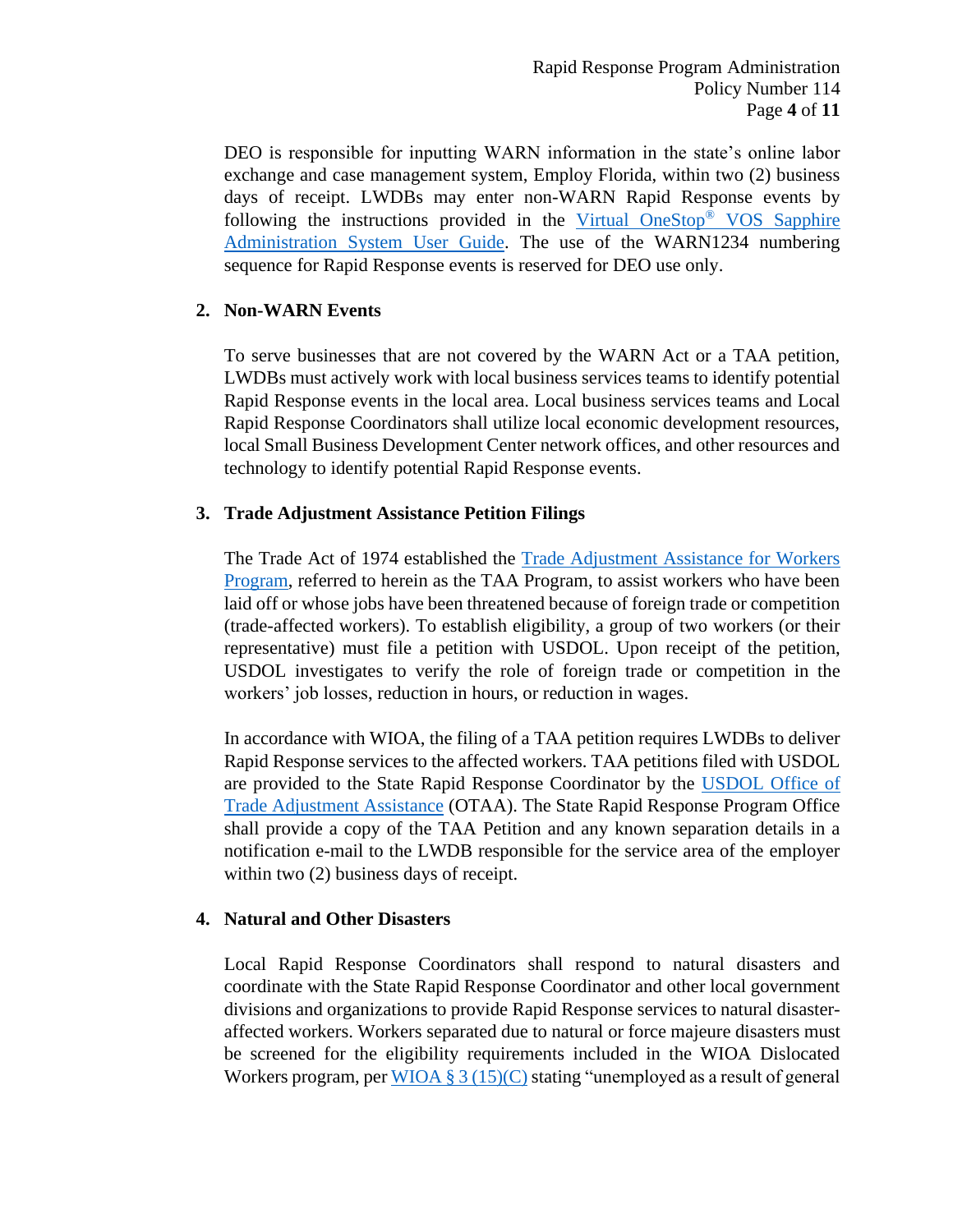economic conditions in the community in which the individual resides or because of natural disasters".

Local Rapid Response Coordinators have the flexibility to institute agendas and programs that respond to known, regional disasters such as flooding, hurricanes, freezes, wildfires, heat waves, drought, shelter-in-place orders, evacuations, and health crises. Exceptions to recognized disasters are sudden geological processes, tornadoes, hailstorms, and mass criminal or terrorist events.

## **C. Local Rapid Response Teams**

LWDBs are responsible for the day-to-day coordination of Rapid Response services to businesses and workers that are experiencing layoffs or closures. LWDBs must designate a full-time Local Rapid Response Coordinator as the primary point of contact for Rapid Response. The Local Rapid Response Coordinator is responsible for:

- a) Communicating with DEO and the State Rapid Response Coordinator;
- b) Serving as lead contact for affected employers and dislocated workers;
- c) Leading the LWDB's Rapid Response team; and
- d) Ensuring Rapid Response activities are reported accurately and timely in Employ Florida.

It is strongly recommended that LWDBs designate a Business Development Representative (BDR) as their Local Rapid Response Coordinator or at a minimum, develop a local integration strategy that includes BDRs as early as possible in the process. Including the BDR at the earliest stage in the process is an effective strategy to foster talent transfer. Effective strategies may include, but are not limited to, offering customized hiring events for the affected workers and earlier identification of grant funds and training opportunities.

The LWDB's Rapid Response team is comprised of individuals that provide information, resources, and services to assist affected employers and workers. The team may include, but is not limited to:

- a) Business development representatives;
- b) Local TAA Coordinators;
- c) Department of Children and Families (DCF) case managers;
- d) Division of Vocational Rehabilitation (DVR) Business Outreach Specialists;
- e) WIOA case managers;
- f) Supplemental Nutrition Assistance Program (SNAP) staff;
- g) Temporary Assistance for Needy Families (TANF) staff; and/or
- h) Local Veteran Employment Representatives (LVER).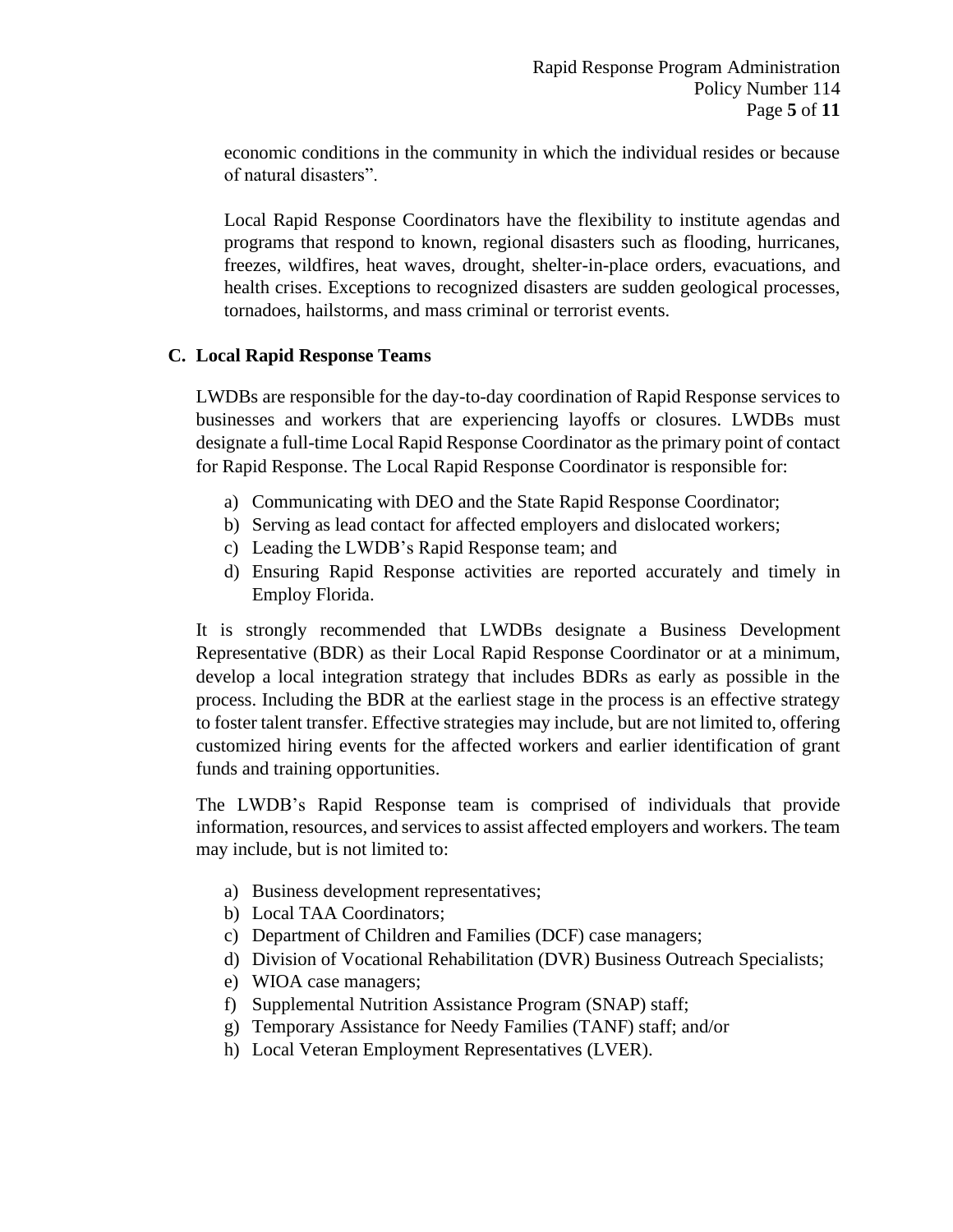**Note**: Disabled Veteran Outreach Program (DVOP) specialists funded through the Jobs for Veterans' State Grant may participate in Rapid Response events only when it has been predetermined that the dislocated workers include veterans who may be eligible for DVOP services as described in [Administrative Policy 102:](http://floridajobs.org/local-workforce-development-board-resources/policy-and-guidance/guidance-papers) Veteran Initial [Intake Process at Career Centers.](http://floridajobs.org/local-workforce-development-board-resources/policy-and-guidance/guidance-papers)

# **D. Initial Contact**

Once the Rapid Response event has been identified, the Local Rapid Response Coordinator will establish contact with the employer and act as the single point of contact for arranging and scheduling all Rapid Response activities. Upon determination of a Rapid Response event, the Local Rapid Response Coordinator must contact the affected employer within two (2) business days to discuss the following:

- a) The employer's schedule for the layoff;
- b) The types of services the employer would be interested in hosting on-site or remotely;
- c) General information on the skills and abilities of the affected workers;
- d) The spaces where employee meetings or other services may take place, including virtual accommodations and other accommodations for disabilities;
- e) The spaces where employees may safely meet to receive services following a natural disaster; and,
- f) The duration of Rapid Response assistance to workers, and the ability for workers to receive services during regular work hours.

# **E. Rapid Response Services**

As part of the LWDB's Rapid Response service delivery system and pursuant to [20](https://ecfr.io/Title-20/Section-682.330)  [C.F.R. 682.330,](https://ecfr.io/Title-20/Section-682.330) the following services must be made available, as needed, to affected employers and workers:

- a) Immediate and on-site contact with the employer, representatives of the affected workers which includes an assessment of and a plan to address:
	- i. Layoff plans and schedules of the employer;
	- ii. Background and probable assistance required for the affected workers;
	- iii. Reemployment prospects for workers; and
	- iv. Available resources to meet the short and long-term assistance needs of the affected workers.
	- v. Investigation of possible trade-impact.
- b) The provision of information about and access to [Reemployment Assistance](https://floridajobs.org/Reemployment-Assistance-Service-Center/reemployment-assistance/claimants) (RA) benefits and programs, such as Short-Time Compensation (STC), comprehensive career center services, and employment and training activities,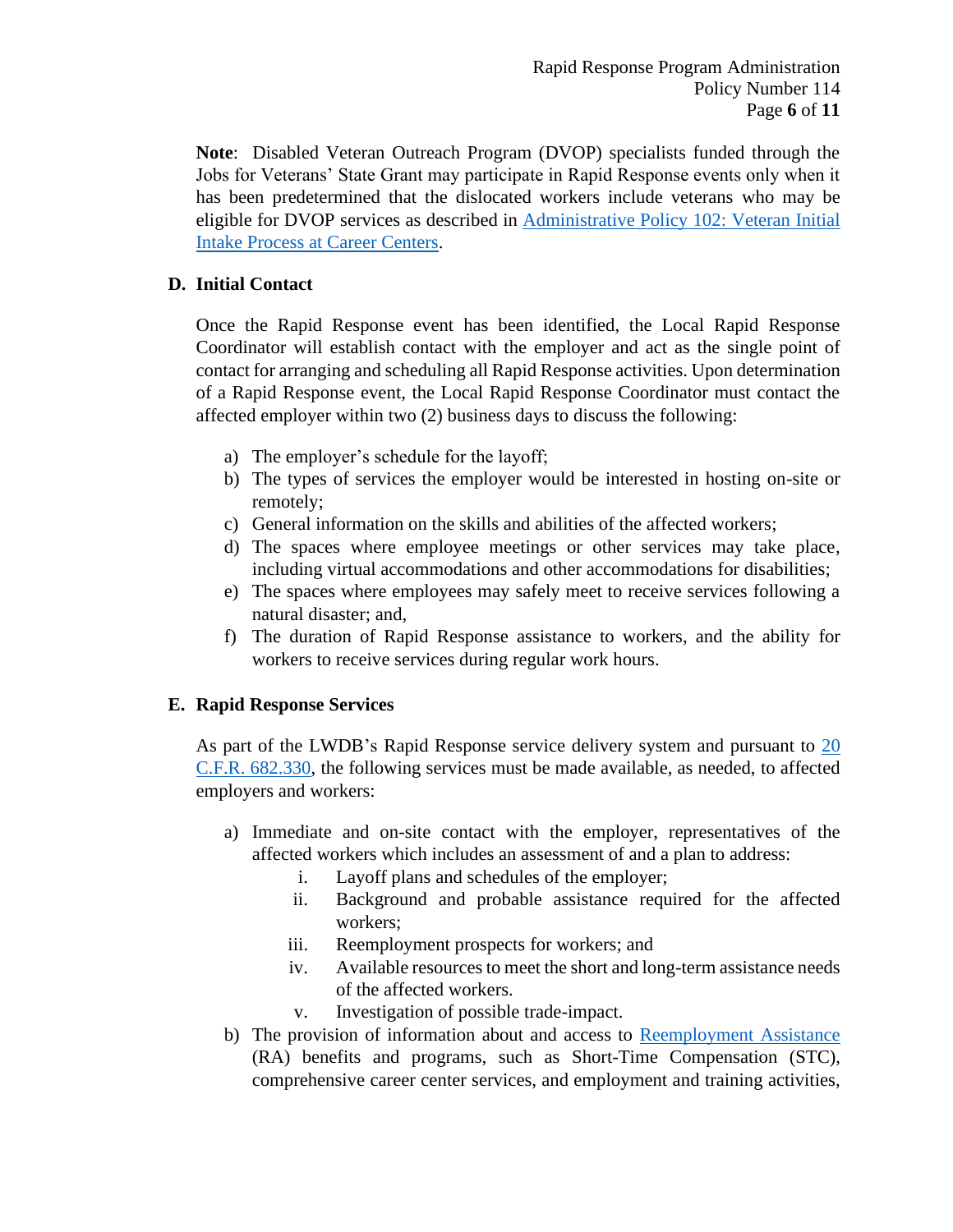including information on the TAA program, Pell Grants, the GI Bill, and other resources.

- c) The delivery of other available services and resources including workshops and classes, and job fairs, to support reemployment efforts of affected workers;
- d) The provision of emergency assistance adapted to the mass layoff;
- e) Delivery of services to worker groups for which a petition for TAA has been filed; and
- f) The provision of limited, additional assistance to local areas that experience Rapid Response events when such events exceed the capacity of the local area to respond with existing resources.

The above list represents the minimum services that must be readily available and should be offered with the end goal of rapid reemployment. WIOA requires states and local areas conduct layoff aversion activities. However, it is left to the discretion of the local Rapid Response programs to determine which layoff aversion strategies and activities are applicable in each potential layoff situation. Pursuant to [20 C.F.R.](https://ecfr.io/Title-20/Section-682.340)  [682.340,](https://ecfr.io/Title-20/Section-682.340) LWDBs may devise Rapid Response strategies or conduct activities that are intended to minimize the negative impacts of dislocation on workers, businesses, and communities, to ensure rapid reemployment for workers affected by Rapid Response events.

### **F. Workforce Innovation and Opportunity Act Dislocated Worker Program**

The Rapid Response Program is a prelude to the [Workforce Innovation and](https://floridajobs.org/office-directory/division-of-workforce-services/workforce-programs/workforce-investment-act)  [Opportunity Act](https://floridajobs.org/office-directory/division-of-workforce-services/workforce-programs/workforce-investment-act) (WIOA) Dislocated Worker Program. The WIOA Dislocated Worker Program provides transitional services designed to assist in the early stages of a layoff. These services are offered in recognition that Dislocated Workers have various levels of need. Some workers only require minimal assistance to successfully return to the workforce, while others may need more.

#### **G. Layoff Aversion**

Locally driven layoff aversion strategies and activities are a required component of Rapid Response. A layoff aversion strategy helps employers retain a skilled workforce and/or provides workers rapid transition to new employment. The implementation of local layoff aversion strategies removes or minimizes periods of unemployment for workers adversely affected by layoffs. Layoff aversion is a central component of a high-performing business engagement strategy, requiring a shared responsibility among numerous partners at the state, regional, and local levels.

The intent of layoff aversion is to provide business solutions to companies that want to save jobs. To save jobs, the rapid response team must be able to identify an at-risk company well in advance of layoffs, obtain executive level commitment to work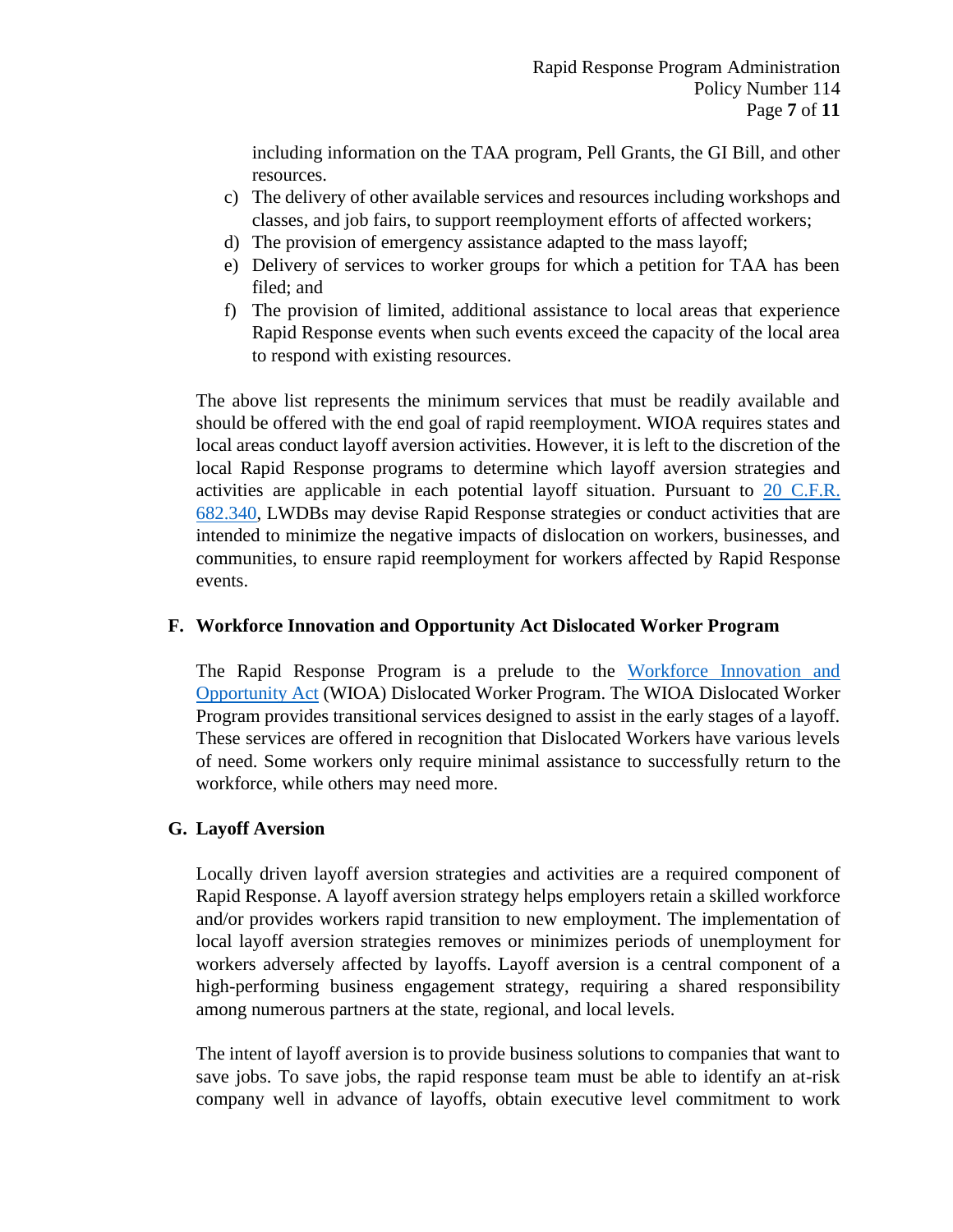together, assess the needs of the company and deliver solutions to address risk factors. LWDBs must work with local community partners and businesses to implement a mechanism to determine at-risk employers.

The LWDB shall determine which strategies and activities are applicable in each situation. Local Rapid Response programs have the flexibility to institute agendas and programs that respond to their local workforce challenges. Layoff aversion strategies include, but are not limited to:

- a) Ongoing engagement, partnership, and relationship-building activities with businesses in the community, in order to create an environment for successful layoff aversion efforts and to enable the provision of assistance to affected workers in obtaining reemployment as soon as possible;
- b) Assisting employers in managing reductions in force, which may include early identification of firms at risk of layoffs, assessment of the needs of and options for at-risk firms, and the delivery of services to address these needs;
- c) Funding feasibility studies to determine if a company's operations may be sustained through a buyout or other means to avoid or minimize layoffs;
- d) Developing, funding, and managing incumbent worker training programs or other worker upskilling approaches as part of a layoff aversion strategy or activity;
- e) Connecting companies to state Short-Time Compensation or other programs designed to prevent layoffs or to quickly reemploy dislocated workers, employer loan programs for employee skill upgrading; and other Federal, state and local resources as necessary to address other business needs;
- f) Establishing linkages with economic development activities at the Federal, State and local levels, including Federal Department of Commerce programs and available State and local business retention and expansion activities;
- g) Partnering or contracting with business-focused organizations to assess risks to companies, propose strategies to address those risks, implement services, and measure impacts of services delivered;
- h) Conducting analyses of the suppliers of an affected company to assess their risks and vulnerabilities from a potential closing or shift in production of their major customer;
- i) Engaging in proactive measures to identify opportunities for potential economic transition and training needs in growing industry sectors or expanding businesses; and
- j) Coordinate with local government divisions and organization, and local nonprofit organizations, to plan for and respond to natural and other disasters; and
- k) Connecting businesses and workers to short-term, on-the-job, or customized training programs and apprenticeships before or after layoff to help facilitate rapid reemployment.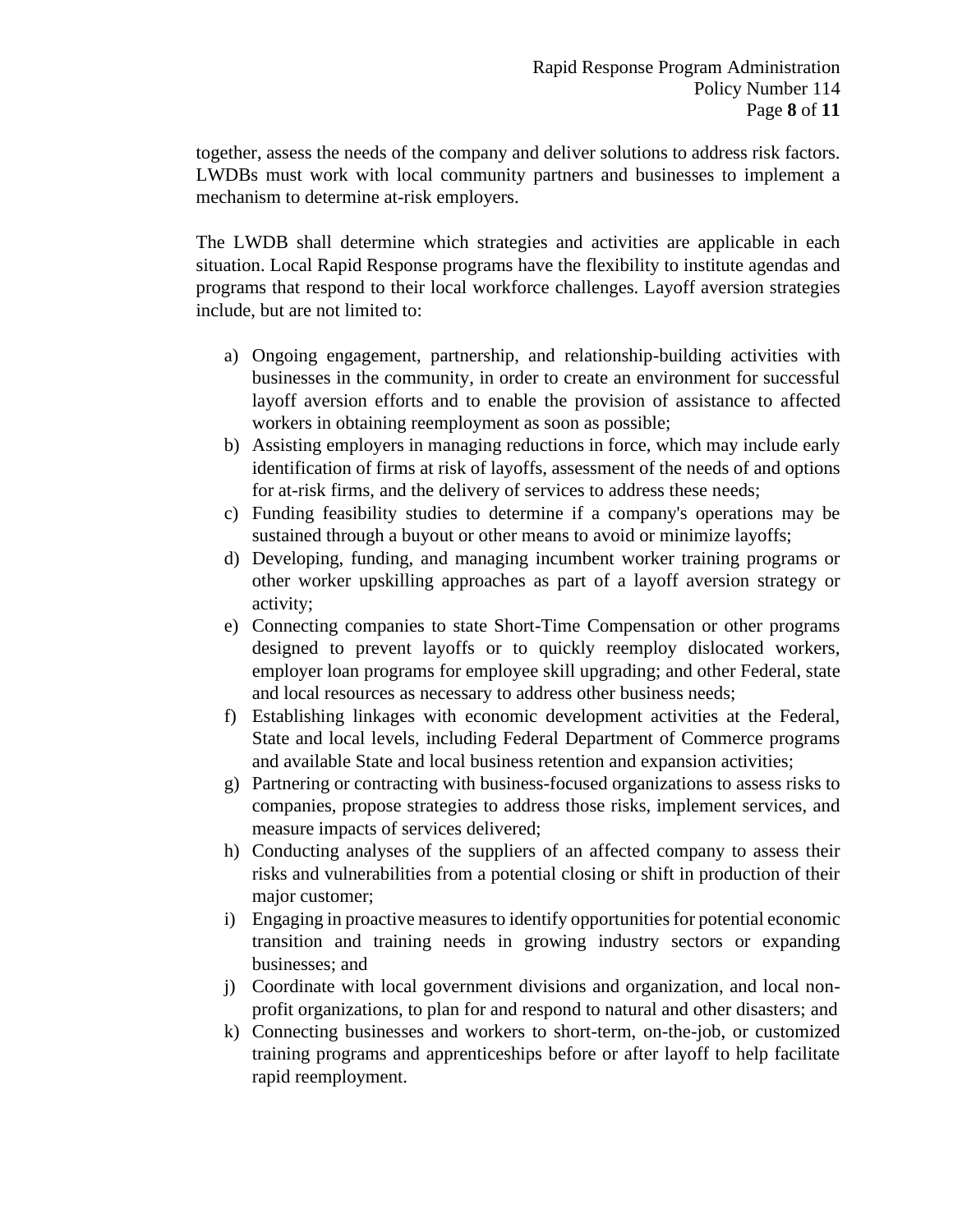### **H. Incumbent Worker Training**

The Incumbent Worker Training (IWT) program provides reimbursement grants to businesses that pay for preapproved, direct, training-related costs to upgrade the skills of their current employees. The IWT program is used to help avert potential layoffs of employees, or to increase the skill levels of employees so they may be promoted within the company and create backfill opportunities for the employers.

When appropriate, Local Business Development Representatives shall provide IWT program information and resources to employers during meetings, interviews, and other engagements. For more information regarding IWT, please refer to the [CareerSource Florida Incumbent Worker Training Program Guidelines.](https://careersourceflorida.com/wp-content/uploads/2018/06/Incumbent_Worker_Training_Guidelines.pdf)

### **I. Short-Time Compensation Program**

The provision of information and access to RA benefits and programs, such as [Short-](https://floridajobs.org/docs/default-source/lwdb-resources/programs-and-resources/react/short-time-compensation-flyer-2020.pdf?sfvrsn=f7434db0_2)[Time Compensation](https://floridajobs.org/docs/default-source/lwdb-resources/programs-and-resources/react/short-time-compensation-flyer-2020.pdf?sfvrsn=f7434db0_2) (STC) are required activities under Rapid Response. The STC Program is a voluntary employer program designed to help employers maintain their staff by reducing the weekly working hours during temporary slowdowns instead of temporarily laying off workers.

Employers who wish to participate in the Short-Time Compensation Program must apply to be a part of the program before being able to offer it to their workforce. To apply for the Short-Time Compensation Program, employers must apply through the DEO [website.](https://floridajobs.org/office-directory/division-of-workforce-services/reemployment-assistance-programs/short-time-compensation-program-for-employers) Applying for STC for employees is exclusively online. The process to apply for the STC Program in Florida requires furnishing requested documents as well as information on the affected employees as outlined in [Chapter 443, Section 1116](http://www.leg.state.fl.us/statutes/index.cfm?App_mode=Display_Statute&URL=0400-0499/0443/0443.html) of the Florida Statutes.

## **J. Reporting Requirements**

As LWDBs initiate contact with the employers that have experienced a Rapid Response event, they are required to document the visits and services provided by entering, at minimum, employer service code E42: Rapid Response/Dislocated Workers Assistance in the employer's Employ Florida service plan. Employers who decline or refuse Rapid Response services must be documented by a case note in the employer's case note tab. Supporting evidence of the employer's refusal or declining of services must be retained for source documentation. Instructions for LWDB staff regarding the reporting of Employ Florida employer service codes and case notes are available in the [Employ Florida Virtual OneStop® User Guide for Staff,](https://www.employflorida.com/gsipub/index.asp?docid=825) Section 16: Manage Employers.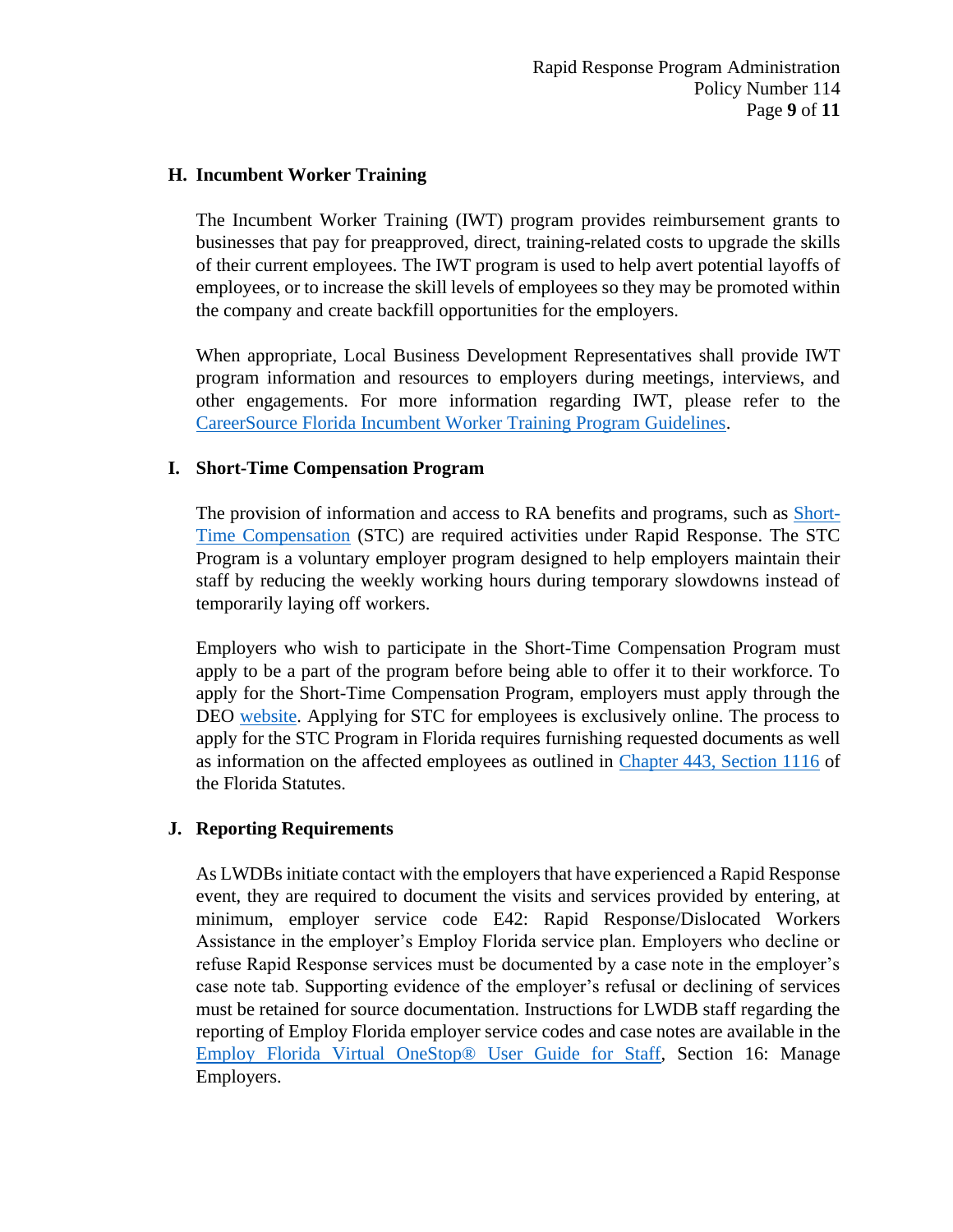When feasible, affected employees should be registered in the state's online labor exchange and case management system, Employ Florida. Rapid Response activities provided to affected employees must be reported in the affected employee's Employ Florida Wagner-Peyser, TAA or WIOA program application(s), as applicable dependent upon which application is active at the time of service delivery, in accordance with the Employ Florida [Service Code Guide](http://www.floridajobs.org/local-workforce-development-board-resources/programs-and-resources/program-resources) and the [Employ Florida](https://www.employflorida.com/gsipub/index.asp?docid=825)  [Virtual OneStop® User Guide for Staff.](https://www.employflorida.com/gsipub/index.asp?docid=825)

# **K. Monitoring**

Rapid Response services and activities must be monitored annually for compliance with requirements by USDOL and DEO. DEO monitors the requirements outlined in this policy and the LWDB's local operating procedures. LWDBs must establish local monitoring policies and procedures that include, at minimum:

- a) Roles and duties of the Local Rapid Response Coordinator;
- b) Roles and duties of all other LWDB supporting staff; and
- c) Local monitoring procedures for implementation of this policy.

# **V. DEFINITIONS**

**Incumbent Worker Training (IWT) program**: This program, funded by the WIOA, was created for the purpose of providing grant funding for continuing education and training of incumbent employees at existing Florida businesses. The program provides reimbursement grants to businesses that pay for preapproved, direct, training-related costs.

**Local TAA Coordinator**: A merit-staff employee designated by the LWDB to determine TAA eligibility and to provide TAA case management and employment services with the goal of leading participants to suitable employment.

**Fringe Benefits:** Fringe benefits include, but are not limited to, health insurance, retirement benefits under defined benefit pension plans as defined in subsection 35 of s. 1002 of the Employee Retirement Income Security Act of 1974, 29 U.S.C., contributions under a defined contribution plan as defined in s. 414(i) of the Internal Revenue Code, paid vacation and holidays, and sick leave.

**Mass Layoff**: Layoffs affecting 50 or more workers or layoffs when a WARN notice has been filed, regardless of the number of workers affected by the layoff announced.

**Petition**: A request submitted to USDOL to certify an employer as adversely affected by global trade or competition.